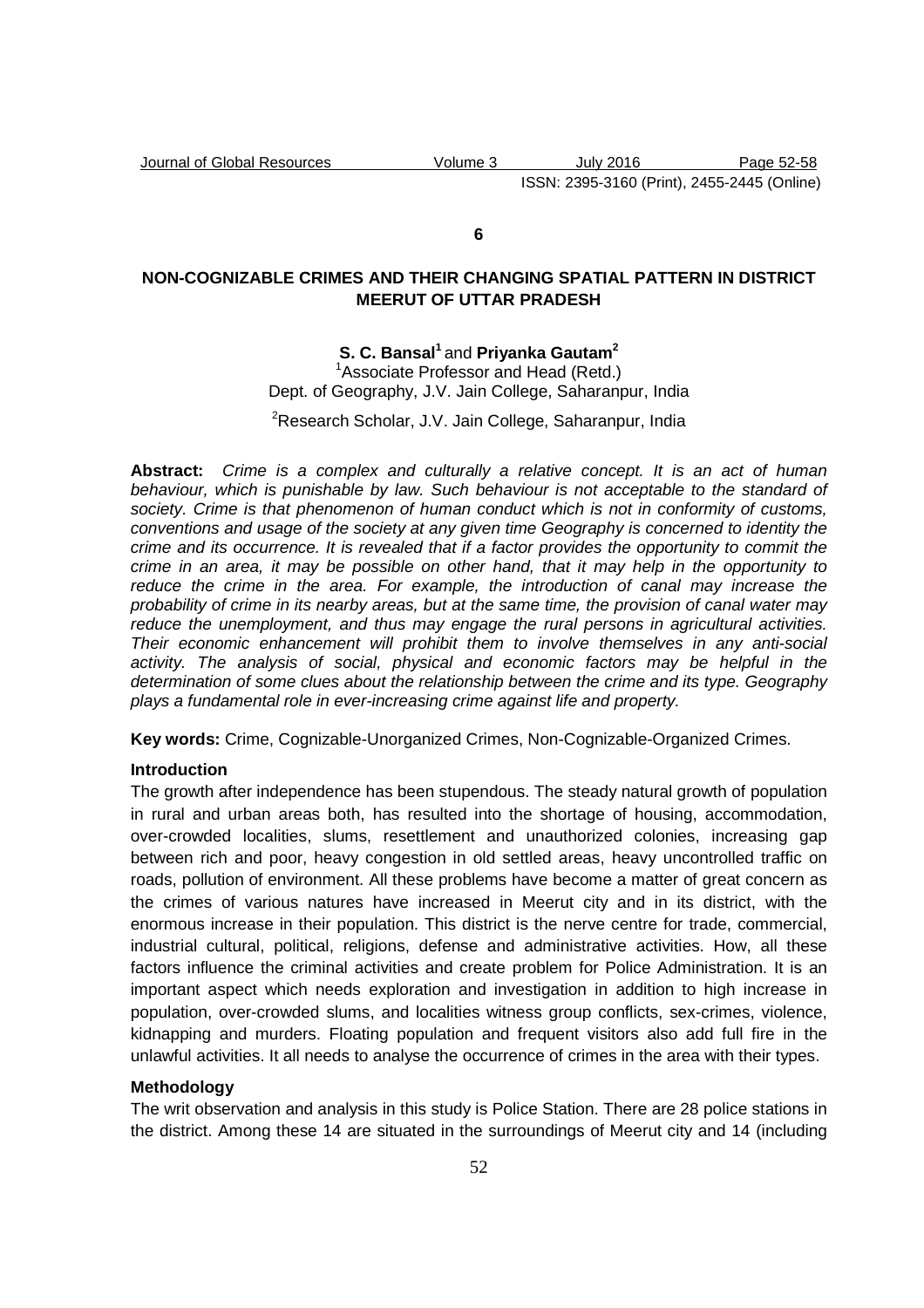one Mahila Police thana) are situated in Meerut city. The data have been collected from all these police thanas for the year, 2001, 2004, 2007 and 2010. This data has been categorized into cognizable and non-cognizable crimes. The study has been carried out with the help of historical, statistical and empirical methodology. The temporal analysis of crime types has been visualized by the use of both qualitative and quantitative methods. The quantitative methods are used to prepare the choropleth maps, which help in the analysis of various crimes.

Meerut District lies between  $28^{\circ}40'$ N and  $29^{\circ}18'$  N latitudes and  $77^{\circ}5'E$  and  $78^{\circ}7'E$ longitudes. It is situated in the central part of upper Ganga-Yamuna Doab. It is bounded by district Muzaffarnagar in north, by district Ghaziabad in south, by district Baghpat in west. On its east, River Ganga forms its natural boundary, which separates it from Bijnor and J.P. Nagar (Amroha) districts. River Hindan separates it from District Baghpat on its west. The total area of the district is 2597 sq. km. It has twelve Development Blocks and fourteen rural Police thanas. Meerut city is its district headquarters. In 2011, the population of the district was recorded 34,43,689 with a density of 1346 persons per sq. km. Meerut city is a metropolitan city with 14,24,908 population and has a road and rail distance of 70 km. from Delhi, 45 km. from Ghaziabad. Meerut city is divided into 13 police thanas, with one Mahila police thana.

#### **Types of Crimes**

A crime is an act or omission, sinful or non-sinful, which a society or state has thought fit to punish under its laws for the time being in force. Crime is a curse to mankind. It is an offence against the public. It is a violation of moral idea, a custom or a law. A criminal act is an act forbidden by society. It draws human life to deadline darkening this beautiful and enlightened world of Almighty. The development taking place in the field of science, technology, industry and communication etc, during the twentieth century has brought many changes in the social and economic conditions of Meerut District. Meerut has witnessed vast activity in the field of industrialization and urbanisation for the economic upbringing of the district. But along with the development, these new dimensions have created manifold social and economic problems resulting in the emergence of a variety of new socio-economic crimes.

Crime is the illegal activity such as theft, robbery, murder, kidnapping, riots etc. committed in lieu of satisfying oneself with luxuries of life. These crimes are common in the lower strata or in the lower class category, which is striving for the sustenance of life. Thus, to satisfy themselves and their family, they are compelled to such deadly activities which corrupt the environment, and result in ranking. Meerut has the second position in crimes after district Muzaffarnagar in the western Uttar Pradesh. Crime is also exactly proportional to the population. The crimes in the city and district are increasing. In comparison to the population, the natural endowments are limited and thus are not distributed evenly in all the strata or classes. With the increase in population in Meerut, the per capita income is declined and there is an alarming increase in the demand of goods. Therefore, to fulfill one's wants and needs, people are diverted to commit such activities which are known as crimes. It is necessary here to be acquainted with the type of crimes. There are mainly two categories: Cognizable and non-cognizable. The definition of cognizable crime, its causes and modus operandi adopted by the criminals, who enable the police to lodge First Information Report (FIR) in proper section, while causes and modus operandi help in tracing the offenders. These crimes include dacoity, robbery, house breaking, thefts, burglary, pick-pocketing, snatching, cheating, immoral traffic,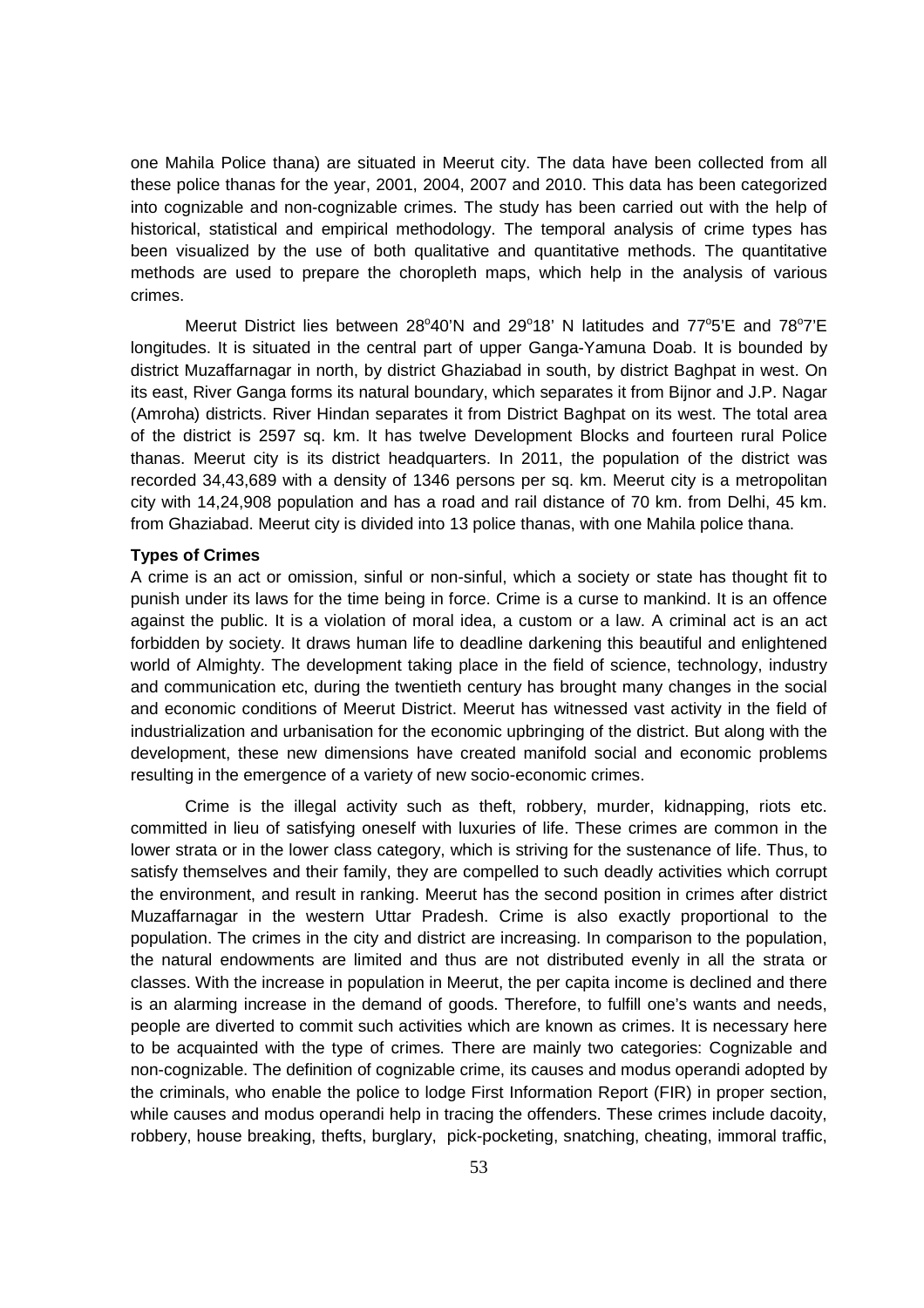molestation murder, murder dowry, encounter, kidnapping, hurt, rape, riot etc.

The present society in a large number suffers from those crimes which are committed in an organized manner. The aim of these crimes is to gather fabulous riches and thus live in luxury. Here, the non-cognizable crimes are rather such organized crimes, which affect the society in total. These crimes, if are reported, the Police Officer cannot make the investigation without the order of the Magistrate. These are such offences, for which police officer can arrest the suspect with the warrant order. In these cases, the imprisonment is simply from one year to seven years depending upon the nature of crime. Such crimes include false claiming of property, unauthorized possession of land; a public servant engaged in bribery, false statement, disobeying, the rules and regulations, furnishing false information are, threatening any person.

An act of swindling is also a crime. These days, the method of cheating has become quite popular. Swindling means any fraudulent method by which a person is made to part with his money or valuables. Mischief, assault on a person by harmful weapons, causing miscarriage, intercourse by a man with a woman without her will, forgery, false preparation of accounts in a public enterprise, marriage again in the presence of his present wife, adulterous, criminal conspiracy, real estate and liquor manufacture in a illegal manner, gambling, receiving stolen goods from the person in possession, political corruptions, smuggling. There are also such crimes which include misrepresentation in advertising, infringement of trademarks, copyright, patents, unfair labour practices, financial frauds and violation of trusts, tax-evasion, health law violations, malicious mischief, disorderly conduct, indecency, bribery, burglary and burglar tools, fraud, election frauds, conspiracy, extortion, larceny, illegal possession of fire arms, issue of illegal certificates etc.

All these above mentioned crimes may also be designated white-collar crimes. Today crime is committed in practically by every class of society. That, practically every individual has or is committing some form of anti-social activity. The district Meerut has reported the commencement of non-cognizable crimes less than the number of cognizable crimes. The main non-cognizable crimes are commenced here being a thug, causing miscarriage, occupation of other's land, disobey of public servant, bribery, to prevent the person from servicing the government, public or private establishments, not obey the rules and regulations, false claim of the property, making the atmosphere un-peaceful, sale of theft goods, making an intolerable sound, buying or disposing of any person, dishonest misappropriation, cheating, mischief, forgery, using a false property, making use of any such false marks, counterfeiting currency notes or banks, accusation of women by force, or unlawfully, marriage again in the presence of present wife. The distribution of these crimes is shown based on the data registered in various police thanas of the district in the years of 2001, 2004, 2007 and 2010 and on this the annual average number of these crimes has been obtained to discuss their spatial set-up, and to correlate it with the present circumstances in which these are caused in the area concerned.

### **Distribution of Non-Cognizable Crimes**

**Police thanas of Meerut City-** These crimes have shown very high registration in number for the year 2004. After this year, there is a fall in their number. Their distribution among police thanas has a great variation. It is also to be noted that Mahila thana has registered 66 cases in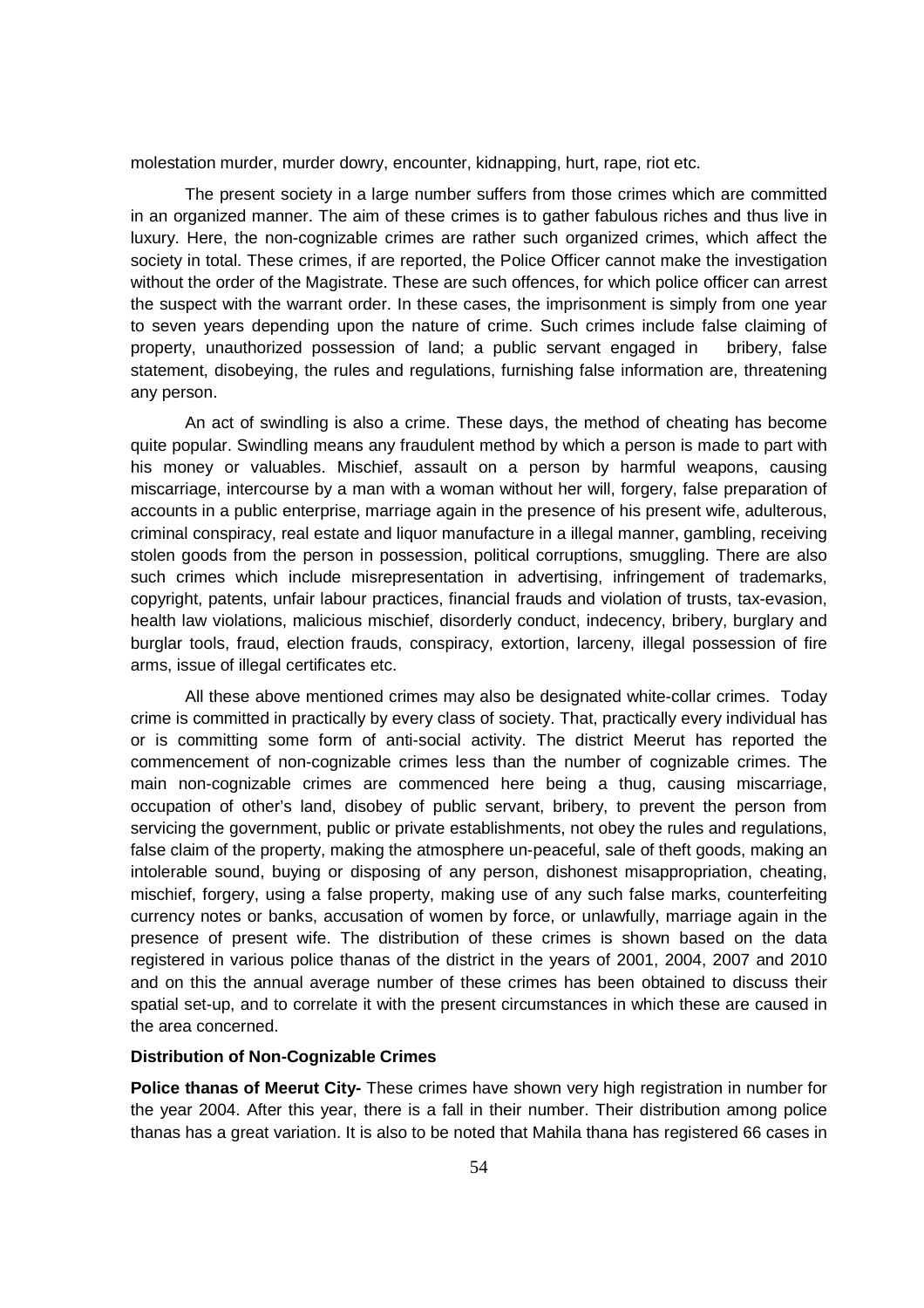2004 and 102 in 2010, indicating an effective increase in their number. It is apparent that there is a very high concentration of non-cognizable crimes in high and very high crime categories especially in the year of 2004. Otherwise, the category of medium crimes has included highest number of police thanas in the remaining years, as mentioned here.

| #         | Category     | No. of<br>crimes |                  | <b>Year 2001</b> |                 | <b>Year 2004</b>         |                 |                 |  |
|-----------|--------------|------------------|------------------|------------------|-----------------|--------------------------|-----------------|-----------------|--|
|           |              |                  | No. of<br>thanas | Total<br>crimes  | $%$ of<br>total | No. of<br>thanas         | Total<br>crimes | $%$ of<br>total |  |
|           | Low          | ~< 20            | 2                | 26               | 5.46            | $\overline{\phantom{0}}$ |                 |                 |  |
| ii        | Medium       | $21 - 40$        | 6                | 214              | 44.96           |                          | 28              | 2.80            |  |
| iii       | High         | 41-60            | 4                | 171              | 35.92           | 3                        | 166             | 16.62           |  |
| <b>IV</b> | V. High      | 61 >             |                  | 65               | 13.66           | 9                        | 805             | 80.58           |  |
|           | <b>Total</b> |                  | 13               | 476              | 100.00          | 13                       | 999             | 100.00          |  |

Table 1 Distribution of non-cognizable crimes among city police thanas.

| #   | Category     | No. of<br>crimes |                          | <b>Year 2007</b>       |                 | <b>Year 2010</b> |                        |                 |  |
|-----|--------------|------------------|--------------------------|------------------------|-----------------|------------------|------------------------|-----------------|--|
|     |              |                  | No. of<br>thanas         | <b>Total</b><br>crimes | $%$ of<br>total | No. of<br>thanas | <b>Total</b><br>crimes | $%$ of<br>total |  |
|     | Low          | ~< 20            |                          | 06                     | 1.34            |                  | 14                     | 2.50            |  |
| ii  | Medium       | $21 - 40$        | 8                        | 250                    | 55.80           | 5                | 163                    | 29.11           |  |
| iii | High         | 41-60            |                          | 192                    | 42.86           | 6                | 310                    | 55.36           |  |
| İV  | V. High      | 61 >             | $\overline{\phantom{0}}$ |                        |                 |                  | 73                     | 13.04           |  |
|     | <b>Total</b> |                  | 13                       | 448                    | 100.00          | 13               | 560                    | 100.00          |  |

- **(i) Distributional Pattern in 2001-** Police thanas extended on the fringe areas of the city have more crime in number than the police thanas, situated in the heart of Meerut city. Kotwali (20) and Railway Road (16), have occupied the low category. These areas are decorated either with commercial activities or have medium density of residential houses. The south and south-west parts of the city have noted the crime of medium category, with the inclusion of Delhi Gate (35), Lisari Gate (38), Partapur (38), Transport Nagar (37), Brahmpuri (26) and Medical College (40). They have their extension along Garh Road, Baghpat Road and Delhi Road. Except Nauchandi (41), the remaining police thanas of high category- Kankar Khera (43), Lal Kurti (46) and Sada Bazar (41) have occupied the northern areas of the city. Civil line police thana has registered 65 crimes, being as the administrative and educational area of the city.
- **(ii) Distributional Pattern in 2004-** This year has registered highest number of noncognizable crimes in the city. Kotwali has registered 28 such crimes, the medium number. The high category is formed by Railway Road (54), Lisari Gate (60), and Delhi gate (52). All of the above thanas have occupied the central part of the city. Border areas thanas have very high frequency of these crimes. These are known as Partapur (83), Transport Nagar (72), Brahmpuri (61), Sadar Bazar (90), Lal Kurti (76), Kankar Khera (131), civil lines (129), Nauchandi (79) and Medical (84). Among them Kankarkehra and Civil lines have very high incidence of the crimes.
- **(iii) Distributional Pattern in 2007-** This year has reported the less number of total noncognizable crimes in the city. This number is just half of the number of 2004, and also this year very high category has not registered any police thana of the city. The low category thana is one in number Railway Road (06). This is extended along Baghpat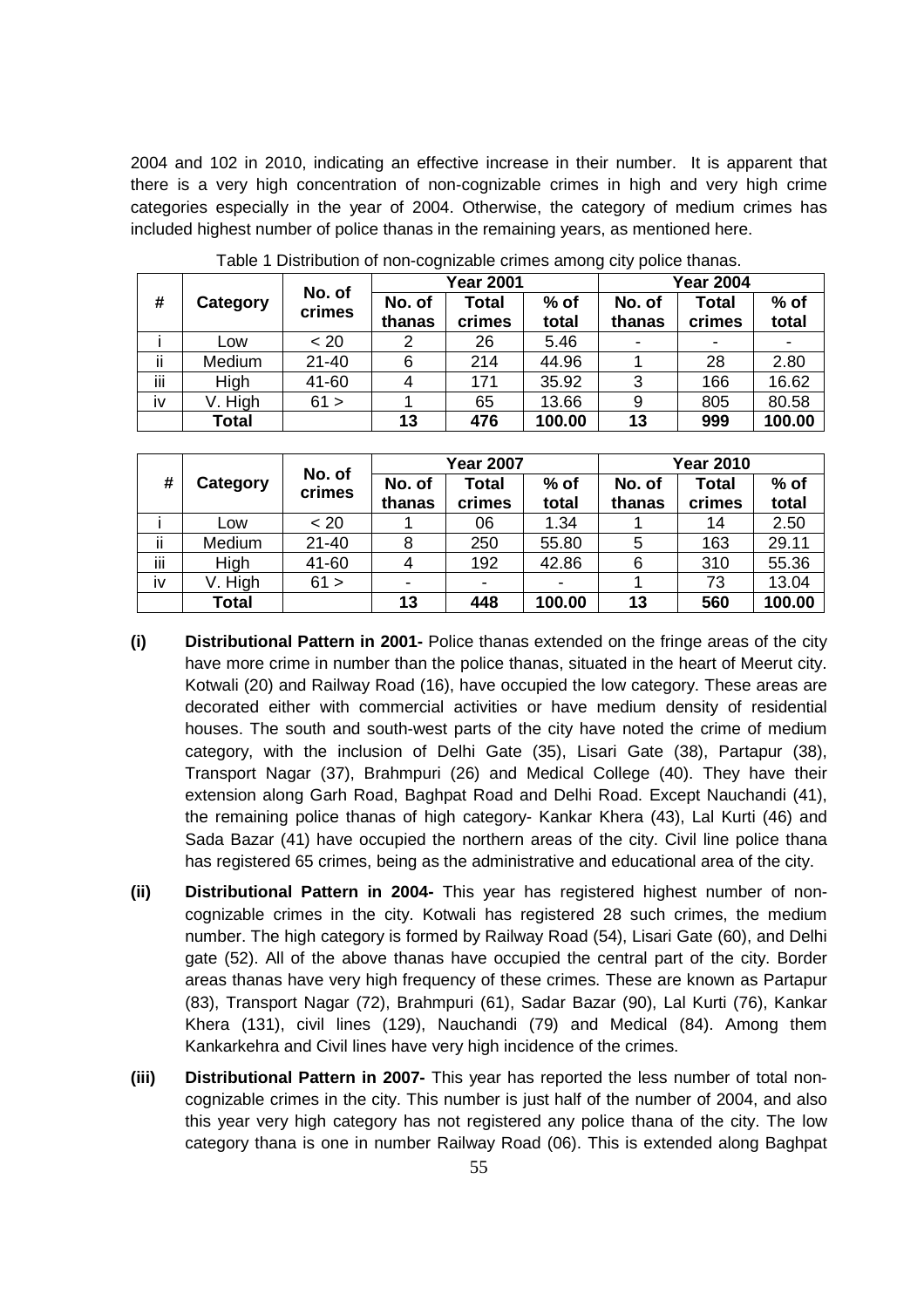Road. The medium category thanas, which are eight in number have occupied, most of the central areas of the city. These are Kotwali (25), Delhi Gate (39), Lisari Gate (21), Transport Nagar (33), Lal Kurti (26), Nauchandi (39) and Medical (40). High incidence of the crime is the result of thanas, having their border areas with the rural surroundings. Partapur (60), Sadar Bazar (44), Kankar Khera (43) and Civil Lines (45). These areas are either highly populated, where the new colonies have sprung up, or have their extension along the outer areas.

- **(iv) Distributional Pattern in 2010-** This year has shown increasing trend. It has registered 112 more number as compared to 2007. The incidence of these crimes is more in those police thanas, which have their jurisdiction on the outskirts of the city. Railway Road thana has noted 14 crimes, whereas five thanas have occupied the medium category. These are also extended on the south and west parts of the city-Kotwali (34), Delhi gate (27), Partapur (40), Lal Kurti (25) and Medical (37). The high category of these crimes is composed by Lisari gate (60), Transport Nagar (53), Brahmpuri (47), Sadar Bazar (53), civil lines (47) and Nauchandi (50). These are extended on the central, north-west and north-east areas of the city. They have the commencement of 55.36 percent of total such crimes. Kankarkhera thana has reported 73 crimes, the highest number, because of its northern most location. Here, most of the population belongs to medium and poor class persons.
- **(v) Distributional Pattern (on the basis of annual average during 2001-2010) -** Table explains the overall distributional pattern of the crime in all thirteen thanas of the city. The number of these crimes is registered 621 and is mainly commenced in those thanas, which have their boundaries along the fringe villages of the city. Railway Road has registered 20 crimes of this type. It has always been in the category of low number of crimes. The medium category is incorporated by Brahmpuri (40), Kotwali (27), and Delhi gate (38). All of these are located in the heart of the city, and belong to most congested part of the city. The thanas of south part have reported high number of these crimes. They also occupy the west and east parts of the city. These are known as Lisari Gate (45), Partapur (55) Transport Nagar (49), Medical (50), Sadar Bazar (57), Lal Kurti (43), and Nauchandi (52). The very high number of crime is observed in Kankar Khera (73) and civil line (72).

| <b>Among Rural Police Thanas</b> | <b>Meerut City Police Thanas</b> |        |        |        |           |        |        |        |
|----------------------------------|----------------------------------|--------|--------|--------|-----------|--------|--------|--------|
| Category                         | No. of                           | No. of | Total  | $%$ of | No. of    | No. of | Total  | $%$ of |
|                                  | crimes                           | thanas | crimes | total  | crimes    | thanas | crimes | total  |
| Low                              | $~<$ 20                          | 2      | 32     | 6.23   | $~<$ 20   |        | 20     | 3.22   |
| Medium                           | $21 - 40$                        |        | 206    | 40.08  | $21 - 40$ | 3      | 105    | 16.91  |
| High                             | 41-60                            | 4      | 213    | 41.44  | 41-60     |        | 351    | 56.52  |
| V. High                          | 61 >                             |        | 63     | 12.25  | 61 >      | 2      | 145    | 23.35  |
| Total                            |                                  | 14     | 514    | 100.0  |           | 13     | 621    | 100.00 |

Table 2 Distributional Pattern of non-cognizable crimes in Police thanas of the district.

## **Distributional Pattern of Non-cognizable crimes among other thanas (Rural)**

All these 14 police thanas have registered 514 non-cognizable crimes with an annual average. These crimes are more prevalent in north-central part of the district. Daurala thana has recorded highest number of 63, whereas Bahsuma has the least number of 16 crimes. Both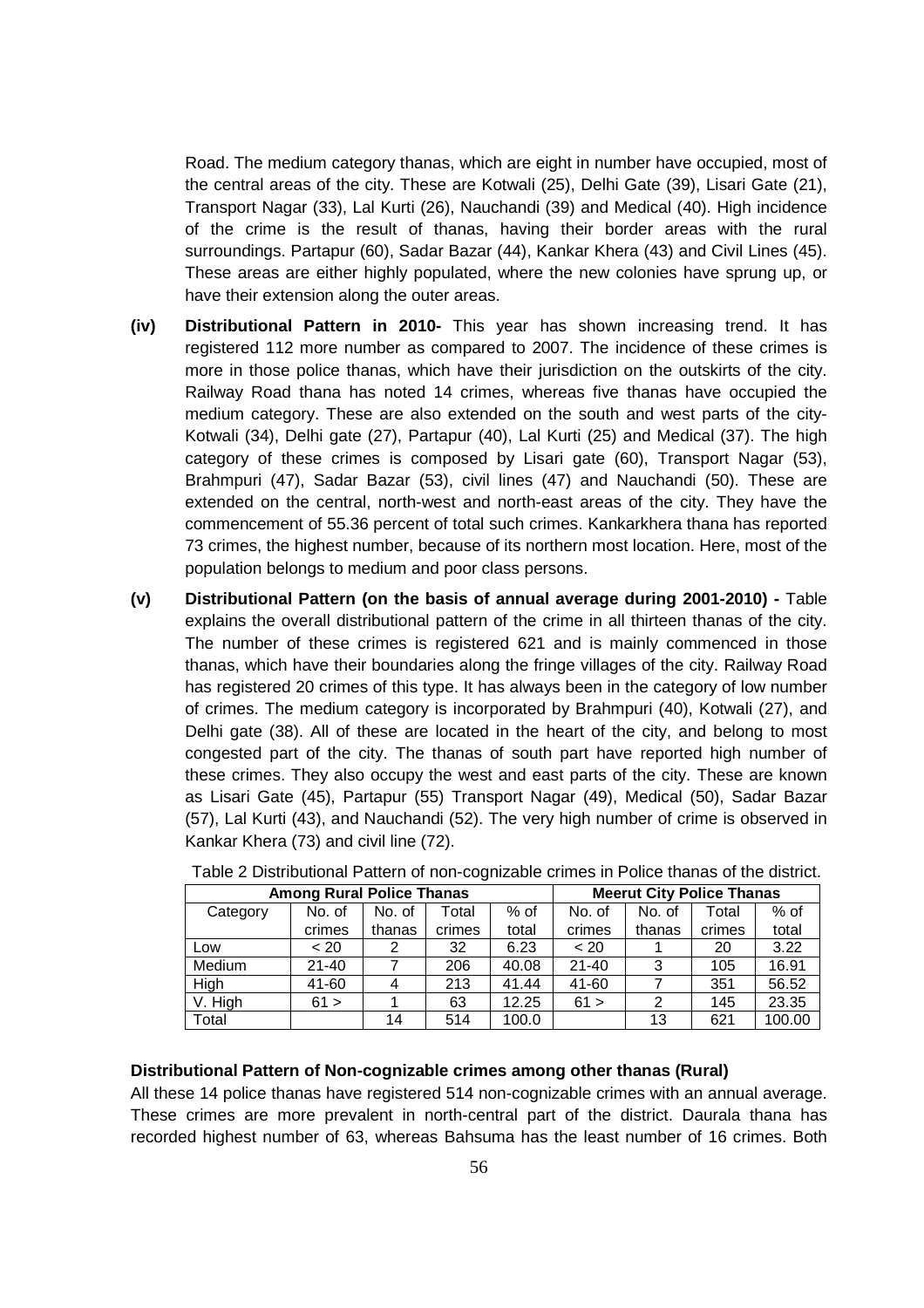the north-east Police thanas have the low number of non-cognizable crimes. The medium Police thanas are seven in number. These cover the south-east parts of the district. Sarurpur thana is the only one, situated in central-west part. It has noted 33 such crimes. The number of crimes in other thanas of the category is Hastinapur (24), Kithore (33), Parikshitgarh (33), Bhawanpur (22), Mundawali (27), and Kharkhauda (34). It is noted that these thanas have the domination of burglary, cheating, swindling, and crimes against women. The high frequency of the crimes is recorded by four police thanas namely Sardhana (58), Jani Khurd (48), Mawana (53) and Incholi (54). Such nature of crime is mainly observed in canal irrigated areas.

**(a) Distributional Pattern in 2001-** Rural thanas of the district have reported 428 such cases in this year. The north part has high commencement as compared to south and east parts. The central belt has registered crimes in low number. Here Bhawanpur (18), Mundawali (14), Kharkhauda (20), and Sarurpur (17) include 16.12 percent total of this crime of the year. The medium category of the crime is occupied by seven police thanas. Among them except Jani Khurd (39), all the remaining is extended on the eastern part of the district. Other thanas of the category are Phalavda (21), and Kithore (37). These thanas include 48.13 percent of the total. The high frequency of this crime is registered by Sardhana (54), Daurala (54) and Incholi (45). They cover most of the north-west part of the district, and include 34.75 percent of these crimes.

|          | 2004             |                  |                 |                          |                  |                  |                        |                 |
|----------|------------------|------------------|-----------------|--------------------------|------------------|------------------|------------------------|-----------------|
| Category | No. of<br>crimes | No. of<br>thanas | Total<br>crimes | $%$ of<br>total          | No. of<br>crimes | No. of<br>thanas | <b>Total</b><br>crimes | $%$ of<br>total |
| Low      | $~<$ 20          |                  | 69              | 16.12                    | $~<$ 20          |                  | 18                     | 2.20            |
| Medium   | $21 - 40$        |                  | 206             | 48.13                    | $21 - 40$        | 2                | 53                     | 6.46            |
| High     | 41-60            | 3                | 153             | 34.75                    | 41-60            | 5                | 261                    | 31.83           |
| V. High  | 61 >             |                  |                 | $\overline{\phantom{a}}$ | 61 >             | 6                | 488                    | 59.51           |
| Total    |                  | 14               | 428             | 100.00                   |                  | 14               | 820                    | 100.00          |

Table 3 Distributional Pattern of non-cognizable crimes among rural thanas 2001 and 2004

- **(b) Distributional pattern in 2004-** This year has reported the highest number of the crime among the years in consideration. It reveals that the western part of the district is very familiar for these crimes than the eastern and south parts. Those areas which are very prosperous in agricultural and fruits economy have registered high number of these cases. Sardhana (109) and Daurala (107) thanas include 26.34% of total crime. Bahasuma thana has registered only 18 crimes. Near to this thana, Phalavda (25) and Hastinapur (28) thanas have recorded 6.46 percent non-cognizable crimes of the year. It is revealed that area with low percentage of cultivated land has less frequency of the crime. The south and east parts of the district have registered high commencement of the crime. Here Kithore (55), Parikshitgarh (57), Bhawanpur (47), Mundawali (43), and Kharkhauda (59) thanas are extended with 31.83 percent of the total crime. The very high category is composed by six police thanas, with the inclusion of 59.51 percent crimes. These are known as Sardhana (109), Sarurpur (63), Jani Khurd (77), Mawana (62), Daurala (107) and Incholi (70). These thanas are extended on the most fertile land. The division of the rural society in the farmers and laboureres has boosted the criminal mentality among the people of the area.
- **(c) Distributional Pattern in 2007-** This year has noted less number of non-cognizable crimes, in comparison of 2004. Total commencement of the crime is 366 in number. Police